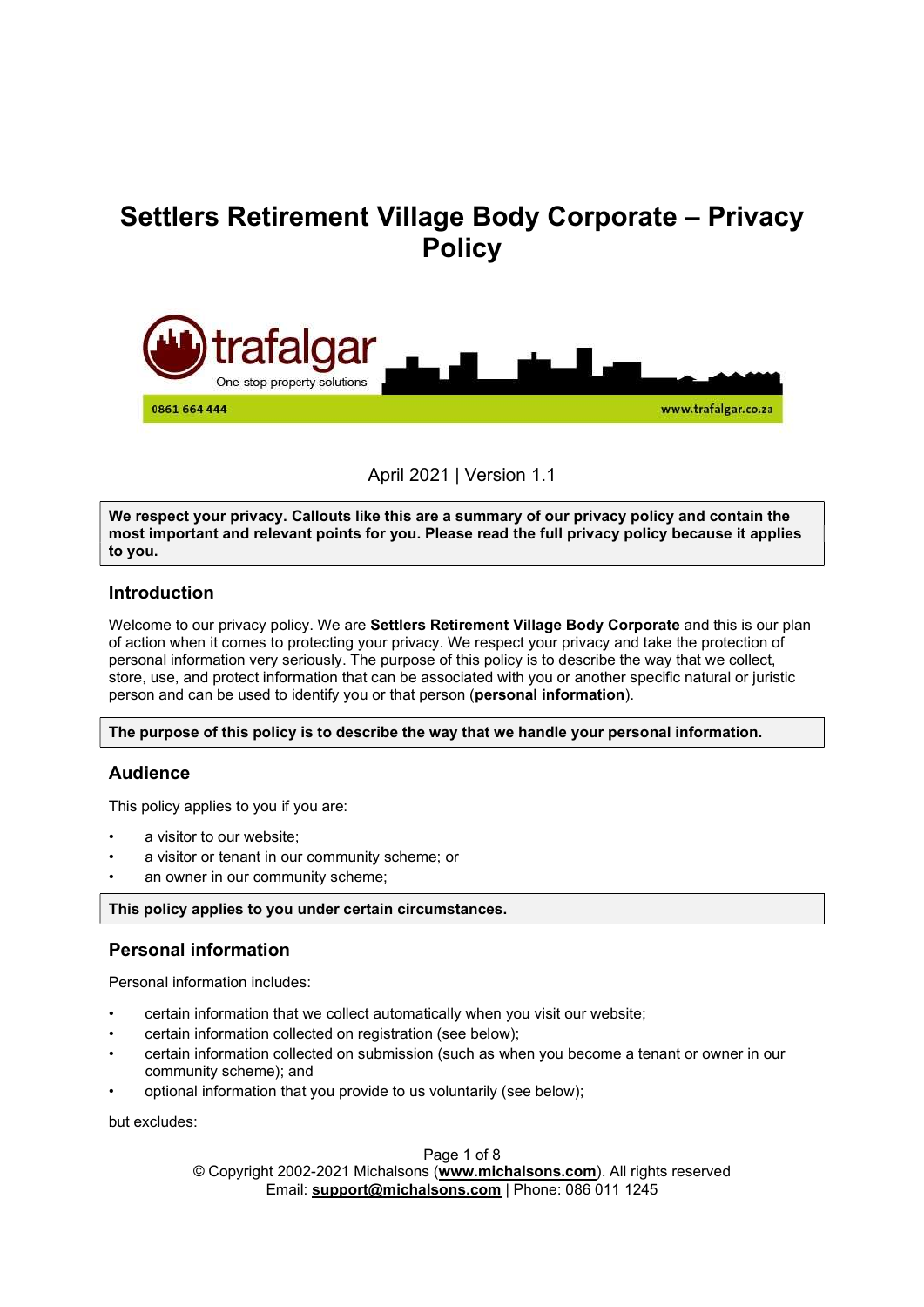- information that has been made anonymous so that it does not identify a specific person;
- permanently de-identified information that does not relate or cannot be traced back to you specifically;
- non-personal statistical information collected and compiled by us; and
- information that you have provided voluntarily in an open, public environment or forum including any blog, chat room, community, classifieds, or discussion board (because the information has been disclosed in a public forum, it is no longer confidential and does not constitute personal information subject to protection under this policy).

Personal information includes information we collect (i) automatically when you visit our website, (ii) on registration, (iii) on submission, and (iv) from you voluntarily. It excludes (i) anonymous, (ii) de-identified, (iii) non-personal statistical, and (iv) public information.

## Common examples

Common examples of the types of personal information which we may collect and process include your:

- identifying information such as your name, date of birth, or identification number of any kind;
- contact information such as your phone number or email address;
- address information such as your physical or postal address; or
- **demographic information**  $-$  such as your gender or marital status.

## Sensitive personal information

We may also collect sensitive personal information including your:

- $f$ inancial information such as your bank account details;
- sensitive demographic information such as your race or ethnicity;
- medical information such as information about your physical or mental health;
- sexual information such as information about your sex life or sexual orientation;
- criminal information such as information about your commission or alleged commission of any offence or about any related legal proceedings; and
- employment information such as whether you are employed and who you work for.

# Acceptance

## Acceptance required

You must accept all the terms of this policy when you interact with our community scheme in any way. If you do not agree with anything in this policy, then you may not interact with our community scheme in any way.

## You may not interact with our community scheme in any way if you do not accept this policy.

## Legal capacity

Unless you have the permission of a parent or guardian, for example, you may not access our website or interact with our community scheme in any way if you are younger than 18 years old or do not have legal capacity to conclude legally binding contracts.

## Deemed acceptance

By accepting this policy, you are deemed to have read, understood, accepted, and agreed to be bound by all of its terms.

> Page 2 of 8 © Copyright 2002-2021 Michalsons (www.michalsons.com). All rights reserved Email: support@michalsons.com | Phone: 086 011 1245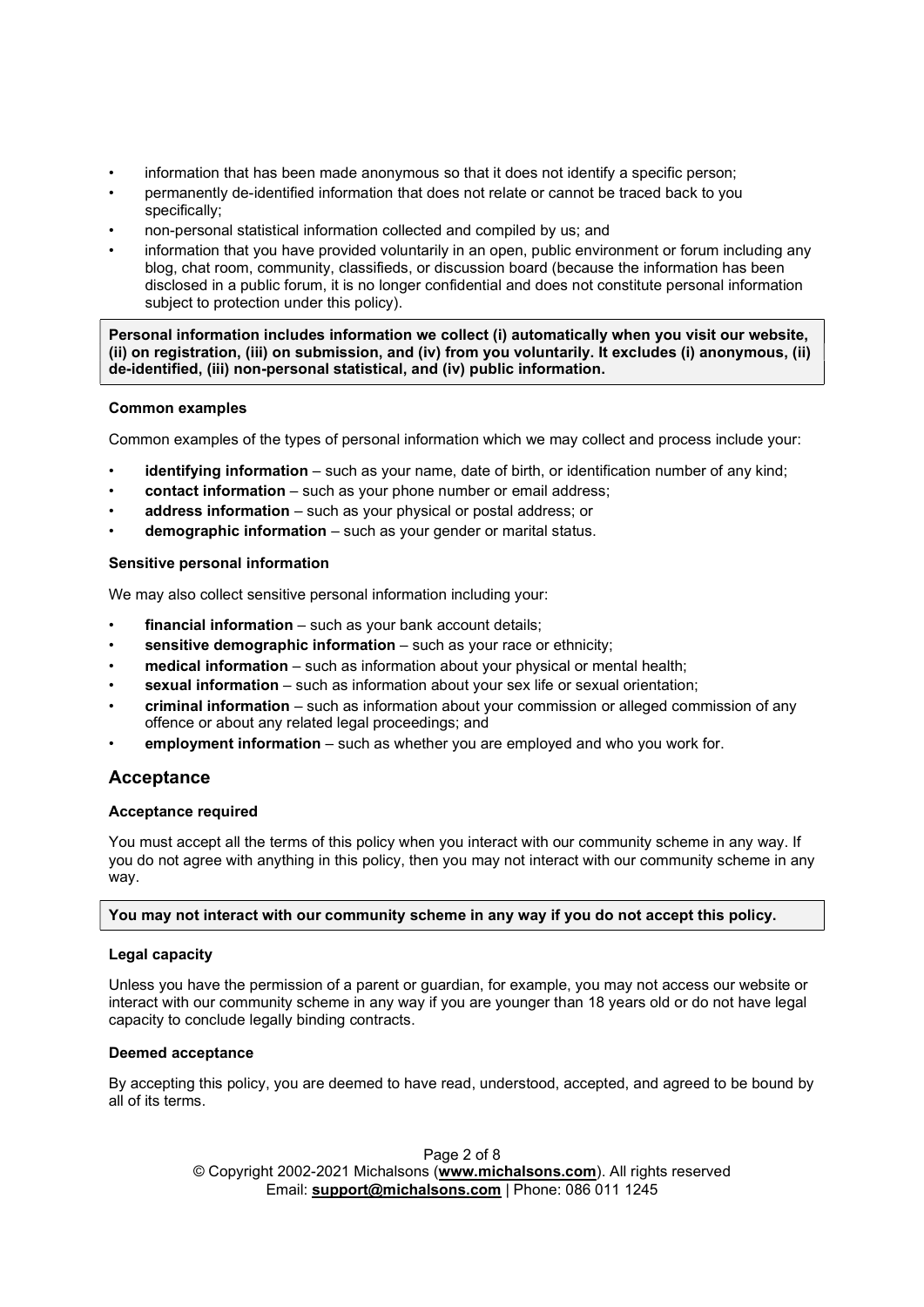#### Your obligations

You may only send us your own personal information where we require it as part of the daily operation of the community scheme. You may also only disclose or send us the information of another data subject where you have their permission to do so. Where you encounter any item containing the personal information of another data subject (such as an owner or tenant) anywhere on the common property of our community scheme, and it is not possible to return such item to the data subject, please make contact with us as soon as possible.

## Changes

We may change the terms of this policy at any time by updating this web page or any other document that may contain these terms. We will notify you of any changes by placing a notice in a prominent place on the website or on the community schemes' premises, or by sending you an email detailing the changes that we have made and indicating the date that they were last updated. If you do not agree with the changes, then you must stop using the website and interacting with our community scheme in any way. If you continue to use the website or interact with our community scheme in any way following notification of a change to the terms, the changed terms will apply to you and you will be deemed to have accepted those updated terms.

## Collection

#### On registration

Once you register on our website or through any form that we may provide, you will no longer be anonymous to us. This includes any form we may provide you prior to you taking ownership of any unit in our community scheme. You will provide us with certain personal information when you register.

This personal information will include:

- your name and surname;
- your email address;
- your telephone number;
- your company name, company registration number, and VAT number;
- your postal address or street address; and
- your username and password.

We will use this personal information to fulfil your account, provide additional services and information to you as we reasonably think appropriate in connection with your ownership or you being a tenant, and for any other purposes set out in this policy.

#### We collect certain information on registration, such as when you register on our website (Where applicable).

#### On your visit or stay

When you visit our community scheme for any reason or become a tenant, you will be asked to provide us with information.

#### We collect certain information when you visit our community scheme or lease a unit.

#### When you enter our premises

When you enter our premises for any reason, there will always be information we automatically process such as CCTV footage of you during your entrance into our premises.

> Page 3 of 8 © Copyright 2002-2021 Michalsons (www.michalsons.com). All rights reserved Email: support@michalsons.com | Phone: 086 011 1245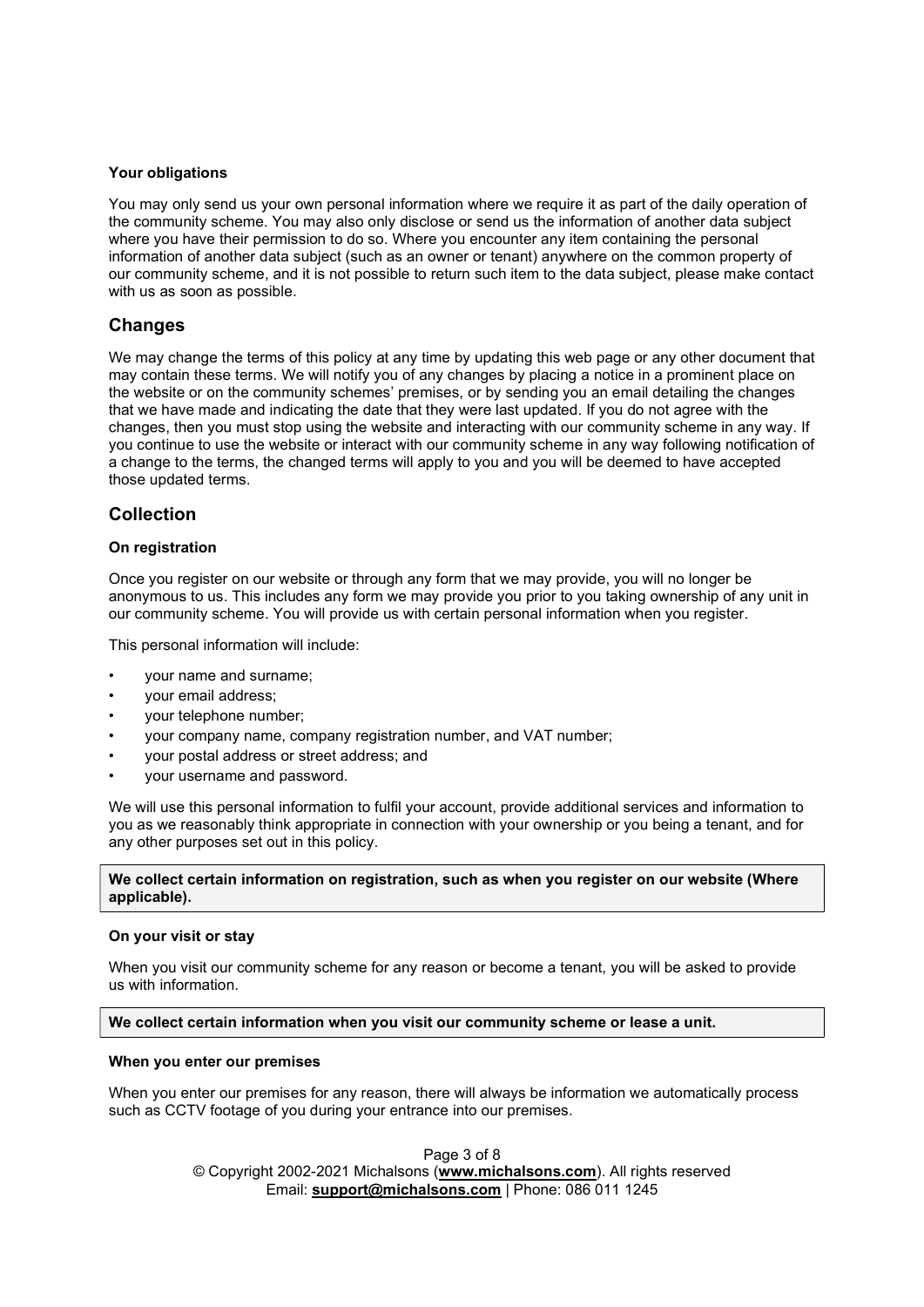#### We automatically collect certain information whenever you enter our community scheme.

#### From browser

We automatically receive and record Internet usage information on our server logs from your browser, such as your Internet Protocol address (IP address), browsing habits, click patterns, version of software installed, system type, screen resolutions, colour capabilities, plug-ins, language settings, cookie preferences, search engine keywords, JavaScript enablement, the content and pages that you access on the website, and the dates and times that you visit the website, paths taken, and time spent on sites and pages within the website (usage information). Please note that other websites visited before entering our website might place personal information within your URL during a visit to it, and we have no control over such websites. Accordingly, a subsequent website that collects URL information may log some personal information.

#### We collect certain information from your web browser, including your Internet usage information when you visit our website. (Where applicable)

#### Cookies

We may place small text files called 'cookies' on your device when you visit our website. These files do not contain personal information, but they do contain a personal identifier allowing us to associate your personal information with a certain device. These files serve a number of useful purposes for you, including:

- granting you access to age restricted content;
- tailoring our website's functionality to you personally by letting us remember your preferences;
- improving how our website performs;
- allowing third parties to provide services to our website; and
- helping us deliver targeted advertising where appropriate in compliance with the applicable laws.

Your internet browser generally accepts cookies automatically, but you can often change this setting to stop accepting them. You can also delete cookies manually. However, no longer accepting cookies or deleting them will prevent you from accessing certain aspects of our website where cookies are necessary. Many websites use cookies and you can find out more about them at www.allaboutcookies.org.

We collect certain information from cookies that we may send to your computer to try and give you a personalised experience. (Where applicable)

#### Third party cookies

Some of our business partners use their own cookies or widgets on our website. We have no access to or control over them. Information collected by any of those cookies or widgets is governed by the privacy policy of the company that created it, and not by us.

#### Web beacons

Our website may contain electronic image requests (called a single-pixel gif or web beacon request) that allow us to count page views and to access cookies. Any electronic image viewed as part of a web page (including an ad banner) can act as a web beacon. Our web beacons do not collect, gather, monitor or share any of your personal information. We merely use them to compile anonymous information about our website.

We collect certain information from web beacons on our website to compile anonymous information about our website. (Where applicable)

> Page 4 of 8 © Copyright 2002-2021 Michalsons (www.michalsons.com). All rights reserved Email: support@michalsons.com | Phone: 086 011 1245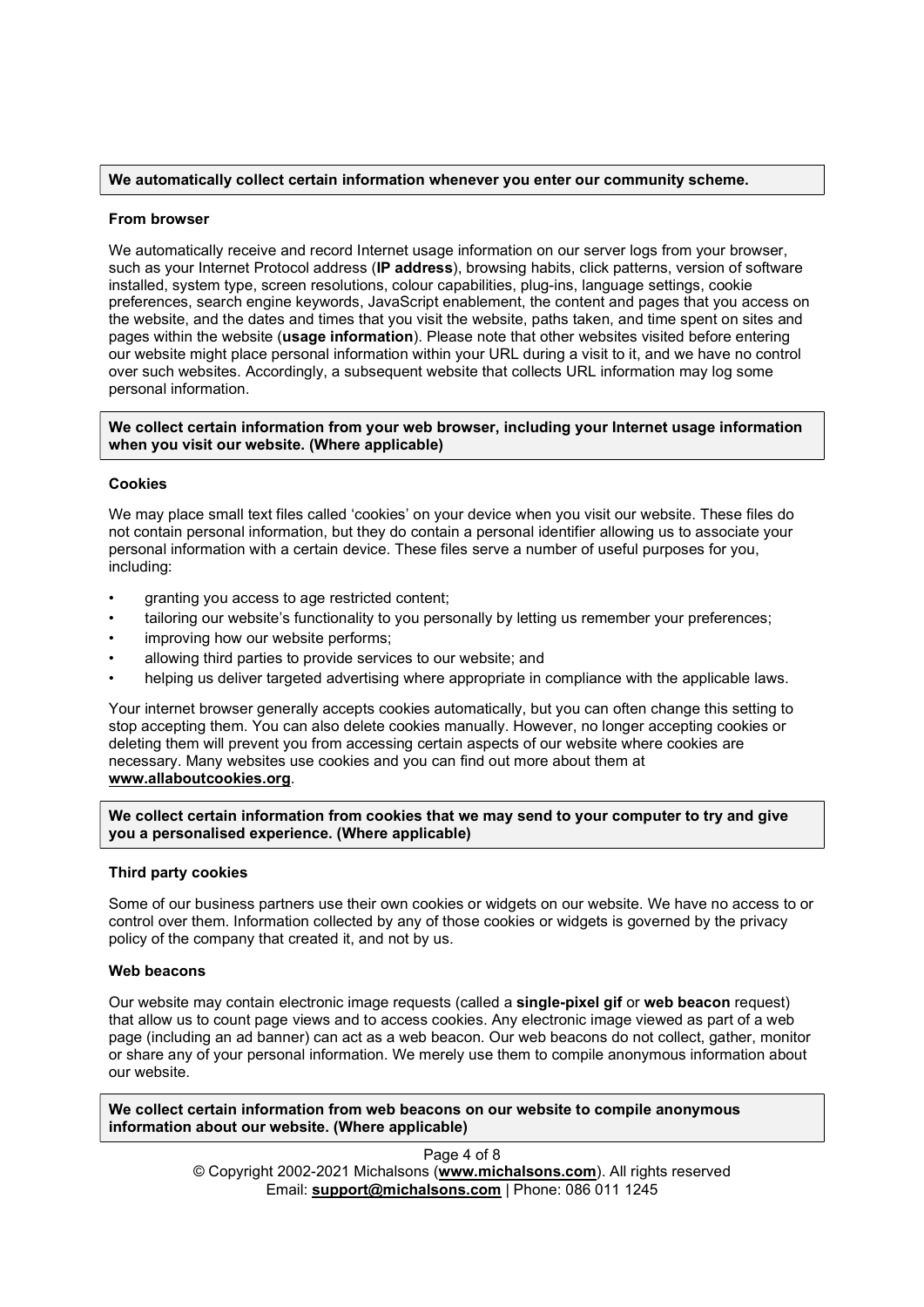#### Recording calls

We may monitor and record any telephone calls that you make to us, unless you specifically request us not to.

#### Purpose for collection

We may use or process any information that you provide to us for the purposes that you indicated when you agreed to provide it to us. Processing includes gathering your personal information, disclosing it, and combining it with other personal information. We generally collect and process your personal information for various purposes, including:

- **security** such as securing the premises of our community scheme to ensure that all owners and tenants, for example, are safe.
- goods or services to provide goods or services (such as municipal services);
- community scheme operations such as the daily running of the community scheme; and
- legal purposes such as handling claims, complying with regulations, or pursuing good governance.

We may use your information for the purposes described above and to:

- remember your information so that you will not have to re-enter it during your visit or the next time you access the website; and
- monitor website usage metrics such as total number of visitors and pages accessed.

We may use any of your personal information that you provide to us for any lawful purpose or for the purposes that you indicated when you agreed to provide it to us.

#### Consent to collection

We will generally obtain your consent to collect personal information:

- in accordance with applicable law;
- when you provide us with any registration information or optional information.

We will generally get your consent to collect your personal information in accordance with applicable law when you provide us with it.

## Use

#### Our obligations

We may use your personal information to fulfil our obligations to you.

#### Messages and updates

We may, in so far as it is relevant to you, send administrative messages and email updates to you about the community scheme.

We may use your information to send you administrative messages and email updates to you regarding the community scheme.

#### Targeted content

While you are logged into the website, we may display targeted adverts and other relevant information based on your personal information. In a completely automated process, computers process the personal information and match it to adverts or related information. We never share personal information with any

> Page 5 of 8 © Copyright 2002-2021 Michalsons (www.michalsons.com). All rights reserved Email: support@michalsons.com | Phone: 086 011 1245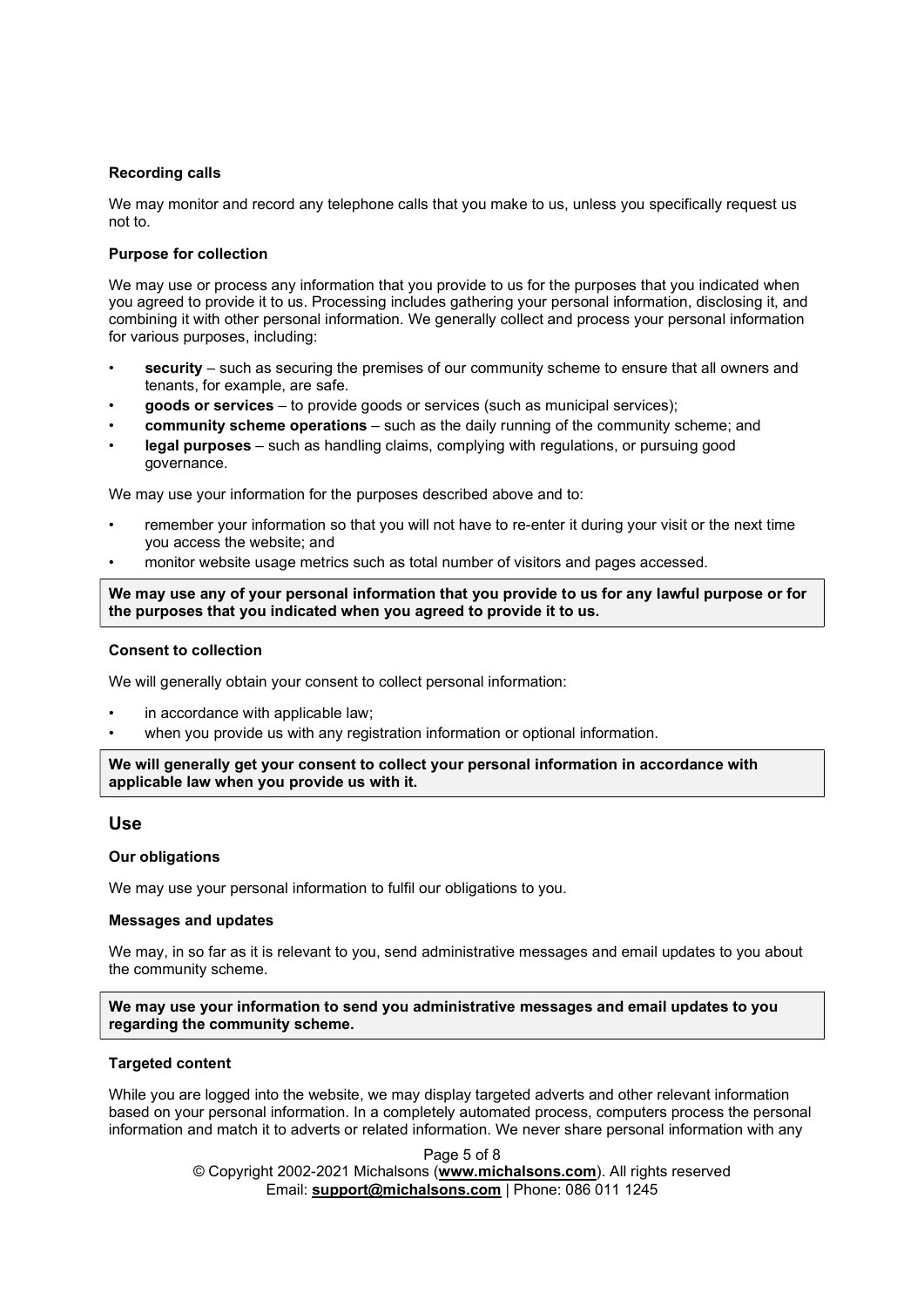advertiser, unless you specifically provide us with your consent to do so. Advertisers receive a record of the total number of impressions and clicks for each advert. They do not receive any personal information. If you click on an advert, we may send a referring URL to the advertiser's website identifying that a customer is visiting from the website. We do not send personal information to advertisers with the referring URL. Once you are on the advertiser's website however, the advertiser is able to collect your personal information.

#### We may use your information for targeted content in certain, specified instances.

## **Disclosure**

## Sharing

We may share your personal information with:

- an affiliate, in which case we will seek to require the affiliates to honour this privacy policy;
- Managing agency, security provider or any of our other goods or services providers under contract who help provide certain goods or services or help with parts of our operations, including fraud prevention, bill collection, marketing, technology services (our contracts dictate that these goods or services providers only use your information in connection with the goods or services they supply or services they perform for us and not for their own benefit);
- banking partners as required by credit card association rules for inclusion on their list of terminated merchants (in the event that you utilise the services to receive payments and you meet their criteria); and
- other third parties who provide us with relevant services where appropriate.

We may share your personal information with third parties for the purposes of fulfilling our obligations to you among other purposes.

## **Regulators**

We may disclose your personal information as required by law or governmental audit.

## Law enforcement

We may disclose personal information if required:

- by a subpoena or court order:
- to comply with any law;
- to protect the safety of any individual or the general public; and
- to prevent violation of our customer relationship terms.

#### We may disclose personal information to third parties if required for legal reasons.

#### No selling

We will not sell personal information. No personal information will be disclosed to anyone except as provided in this privacy policy.

#### Employees

We may need to disclose personal information to our employees that require the personal information to do their jobs. These include our responsible management, human resources, accounting, audit, compliance, information technology, or other personnel.

> Page 6 of 8 © Copyright 2002-2021 Michalsons (www.michalsons.com). All rights reserved Email: support@michalsons.com | Phone: 086 011 1245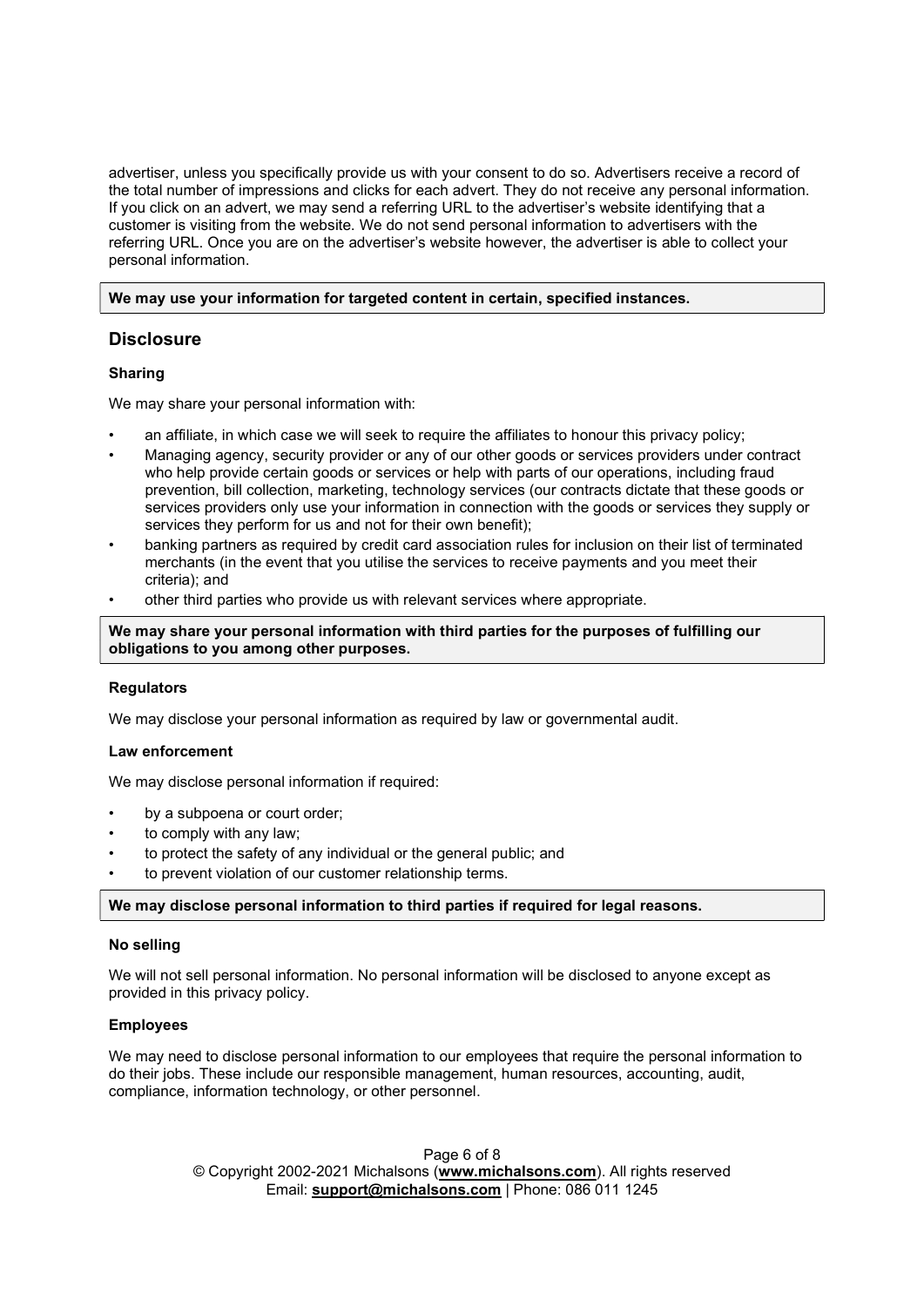# **Security**

We take the security of personal information very seriously and always do our best to comply with applicable data protection laws. We will strive to identify good measures we can put in place to protect it, including obliging our service providers to also protect your personal information as far as possible. Our hosting company will host our website in a secure server environment that uses a firewall and other advanced security measures to prevent interference or access from outside intruders. We authorize access to personal information only for those employees who require it to fulfil their job responsibilities. We implement disaster recover procedures where appropriate.

#### We take the security of personal information very seriously and will always strive to protect it.

## Accurate and up to date

We will try to keep the personal information we collect as accurate, complete and up to date as is necessary for the purposes defined in this policy. From time to time, we may request you to update your personal information on the website. You are able to review or update any personal information that we hold on you by accessing your account online, emailing us, or phoning us. Please note that in order to better protect you and safeguard your personal information, we may take steps to verify your identity before granting you access to the community scheme's premises or your account or making any corrections to your personal information.

Please keep your personal information accurate and up to date by accessing your account online, emailing us, or by phoning us.

## Retention

We will only retain your personal information for as long as it is necessary to fulfil the purposes explicitly set out in this policy, unless:

- retention of the record is required or authorised by law;
- you have consented to the retention of the record; or
- retention is necessary as part of your interactions with our community scheme.

During the period of retention, we will continue to abide by our non-disclosure obligations and will not share or sell your personal information.

We may retain your personal information in physical or electronic records at our discretion.

We will only retain your personal information for as long as is necessary.

## Transfer to another country

We may transmit or transfer personal information outside of the country in which it was collected to a foreign country and process it in that country. Personal information may be stored on servers located outside the country in which it was collected in a foreign country whose laws protecting personal information may not be as stringent as the laws in the country in which it was collected. You consent to us processing your personal information in a foreign country whose laws regarding processing of personal information may be less stringent.

We may transfer your personal information outside the country in which it was collected to a foreign country.

> Page 7 of 8 © Copyright 2002-2021 Michalsons (www.michalsons.com). All rights reserved Email: support@michalsons.com | Phone: 086 011 1245